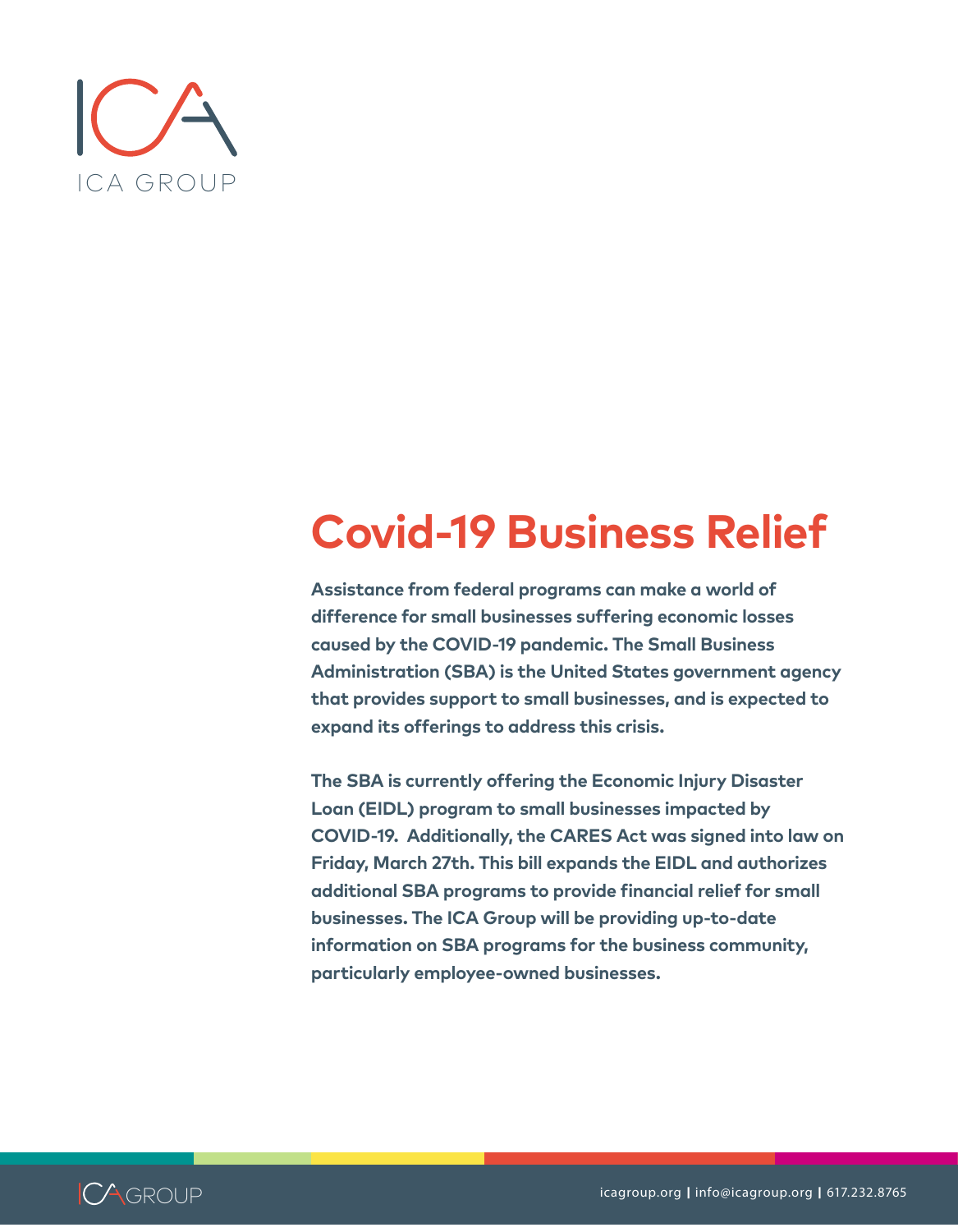## **SBA Program Summary**

**The chart below summarizes the EIDL program and the new SBA programs authorized by the CARES Act. For more detailed and updated information on each program, visit www.icagroup.org/covid19/relief.** 

| Program Name  | <b>ECONOMIC INJURY</b><br><b>DISASTER LOAN (EIDL)</b><br><b>PROGRAM</b>                                                                                                                                                        | <b>PAYCHECK</b><br><b>PROTECTION</b><br><b>PROGRAM (PPP)</b>                                                                                                                                                                                                | <b>SMALL BUSINESS</b><br><b>DEBT RELIEF</b>                                                                                                                                                                           |
|---------------|--------------------------------------------------------------------------------------------------------------------------------------------------------------------------------------------------------------------------------|-------------------------------------------------------------------------------------------------------------------------------------------------------------------------------------------------------------------------------------------------------------|-----------------------------------------------------------------------------------------------------------------------------------------------------------------------------------------------------------------------|
| <b>Status</b> | Program is currently<br>available.                                                                                                                                                                                             | The implementation and<br>application process for PPP<br>is still being finalized. The<br>SBA is required to enact PPP<br>within 15 days of the CARES<br>Act becoming law.                                                                                  | Program is currently<br>available.                                                                                                                                                                                    |
| Description   | Working capital loans to<br>cover expenses that could<br>have been paid had<br>COVID-19 not occured.                                                                                                                           | Loans to help cover fixed<br>operating costs, including<br>payroll and occupancy costs<br>for an 8-week period of<br>time, portions of which may<br>be forgiven if the company<br>maintains its payroll.                                                    | Requires SBA to pay all<br>principal, interest, and<br>fees on all existing SBA<br>loan products for six<br>months to provide relief to<br>small businesses<br>negatively affected by<br>COVID-19.                    |
| Eligibility   | Small businesses (including<br>cooperatives and ESOPs<br>with fewer than 500<br>employees), sole<br>proprietors, small<br>agricultural cooperatives,<br>small aquaculture<br>businesses, and most<br>non-profit organizations. | Small businesses, sole<br>proprietors, independent<br>contractors (including "gig<br>economy workers"), other<br>self-employed individuals,<br>501(c)3 nonprofit<br>organizations, 501(c)(19)<br>veteran's organizations, and<br>Tribal businesses.         | All existing SBA loan<br>products are eligible for<br>small business debt relief,<br>including 7(a), Community<br>Advantage, 504, and<br>Microloan programs, even<br>if the loan was sold on the<br>secondary market. |
| When to apply | ASAP. Do not wait for other<br>programs to be authorized.<br>Applying for EIDL will not<br>prohibit you from applying<br>to other programs.                                                                                    | Applications are not yet<br>available, but you can reach<br>out to your lending<br>institution to let them know<br>you would like to be<br>contacted once they are<br>ready to begin PPP<br>applications.                                                   | Debt relief is automatic,<br>but you should check with<br>your current SBA lender to<br>confirm.                                                                                                                      |
| How to apply  | Apply online at<br>disasterloan.sba.gov/ela.                                                                                                                                                                                   | Apply at any lending<br>institution that is approved<br>to participate in the<br>program through the SBA,<br>which could be the bank you<br>already use, or a nearby<br>bank. You can find<br>SBA-approved lenders using<br><b>SBA's Lender Match tool.</b> | Debt relief is automatic,<br>but you should check with<br>your current SBA lender to<br>confirm.                                                                                                                      |
| Loan amount   | Maximum loan size of \$2<br>million.                                                                                                                                                                                           | 2.5 times average monthly<br>payroll costs, with a<br>maximum loan size of \$10<br>million.                                                                                                                                                                 | Does not apply.                                                                                                                                                                                                       |

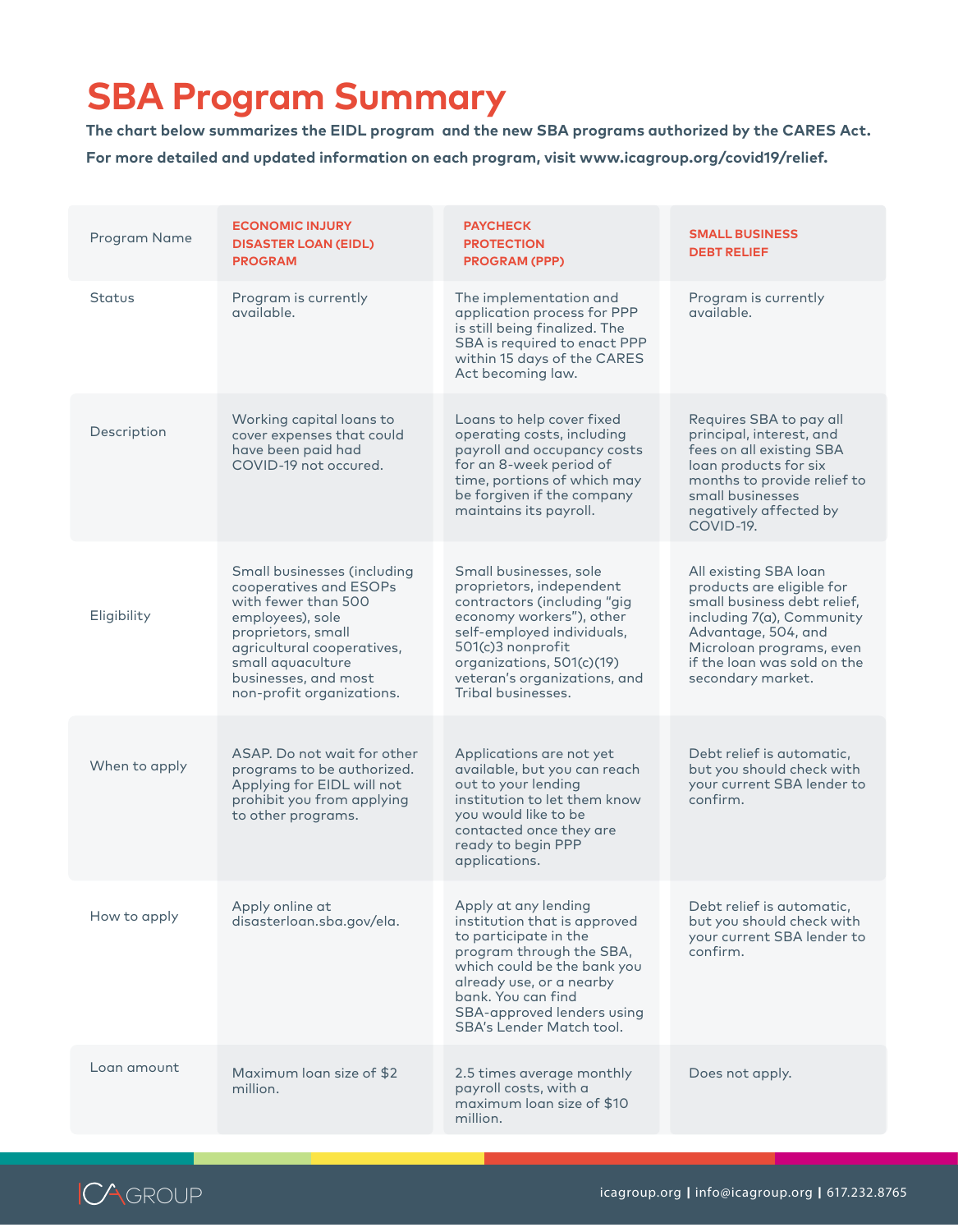## **SBA Program Summary (continued)**

| Program Name                  | <b>ECONOMIC INJURY</b><br><b>DISASTER LOAN (EIDL)</b><br><b>PROGRAM</b>                                                                                                                                                                                                                                | <b>PAYCHECK</b><br><b>PROTECTION</b><br><b>PROGRAM (PPP)</b>                                                                                                                                                                                                                                              | <b>SMALL BUSINESS</b><br><b>DEBT RELIEF</b>                                                                                                                                                                                   |
|-------------------------------|--------------------------------------------------------------------------------------------------------------------------------------------------------------------------------------------------------------------------------------------------------------------------------------------------------|-----------------------------------------------------------------------------------------------------------------------------------------------------------------------------------------------------------------------------------------------------------------------------------------------------------|-------------------------------------------------------------------------------------------------------------------------------------------------------------------------------------------------------------------------------|
| Criteria -<br>repayment       | SBA will consider<br>applicant's credit score or<br>an alternative appropriate<br>method for determining<br>ability to repay.                                                                                                                                                                          | SBA will consider whether<br>a business was<br>operational on 2/15/2020,<br>and had employees for<br>whom it paid salaries and<br>payroll taxes, or a paid<br>independent contractor.                                                                                                                     | Does not apply.                                                                                                                                                                                                               |
| Criteria -<br>collateral      | Loans over \$25,000 require<br>collateral. SBA will not<br>decline a loan for lack of<br>collateral, but requires<br>borrowers to pledge what<br>is available.                                                                                                                                         | Collateral requirements<br>are waived.                                                                                                                                                                                                                                                                    | Does not apply.                                                                                                                                                                                                               |
| Criteria -<br>guarantees      | Currently requires<br>principles of business to<br>personally guarantee<br>repayment of the loan;<br>personal guarantee<br>requirements are waived on<br>loans up to \$200,000 to<br>cooperatives.                                                                                                     | Personal guarantee<br>requirements are waived.                                                                                                                                                                                                                                                            | Does not apply.                                                                                                                                                                                                               |
| Terms, including<br>repayment | Loan repayment is deferred<br>for 12 months, though<br>interest accrues. SBA<br>offers EIDLs with<br>long-term repayments, up<br>to a maximum of 30 years.                                                                                                                                             | Payment is automatically<br>deferred for 12 months,<br>and any loan amount not<br>forgiven at the end of 12<br>months is carried forward<br>as an ongoing loan with a<br>maturity of not more than<br>10 years.                                                                                           | Does not apply.                                                                                                                                                                                                               |
| Interest rate                 | 3.75% for small businesses.                                                                                                                                                                                                                                                                            | Maximum interest rate of<br>$4\%$ .                                                                                                                                                                                                                                                                       | Does not apply.                                                                                                                                                                                                               |
| Important notes               | Borrowers cannot receive<br>PPP assistance and an<br>EIDL through SBA for the<br>same purpose. If you<br>received an EIDL related to<br>COVID-19 between<br>$1/31/2020$ and the date at<br>which PPP became<br>available, you can refinance<br>the EIDL into the PPP for<br>loan forgiveness programs. | Borrowers cannot receive<br>PPP assistance and an<br>EIDL through SBA for the<br>same purpose. If you<br>received an EIDL related<br>to COVID-19 between<br>$1/31/2020$ and the date at<br>which PPP became<br>available, you can<br>refinance the EIDL into<br>the PPP for loan<br>forgiveness programs. | SBA loans made up until<br>six months after<br>enactment will also<br>receive a full 6 months of<br>loan payments by the<br>SBA.<br>EIDL for COVID-19 and<br>PPP loans are not eligible<br>for small business debt<br>relief. |